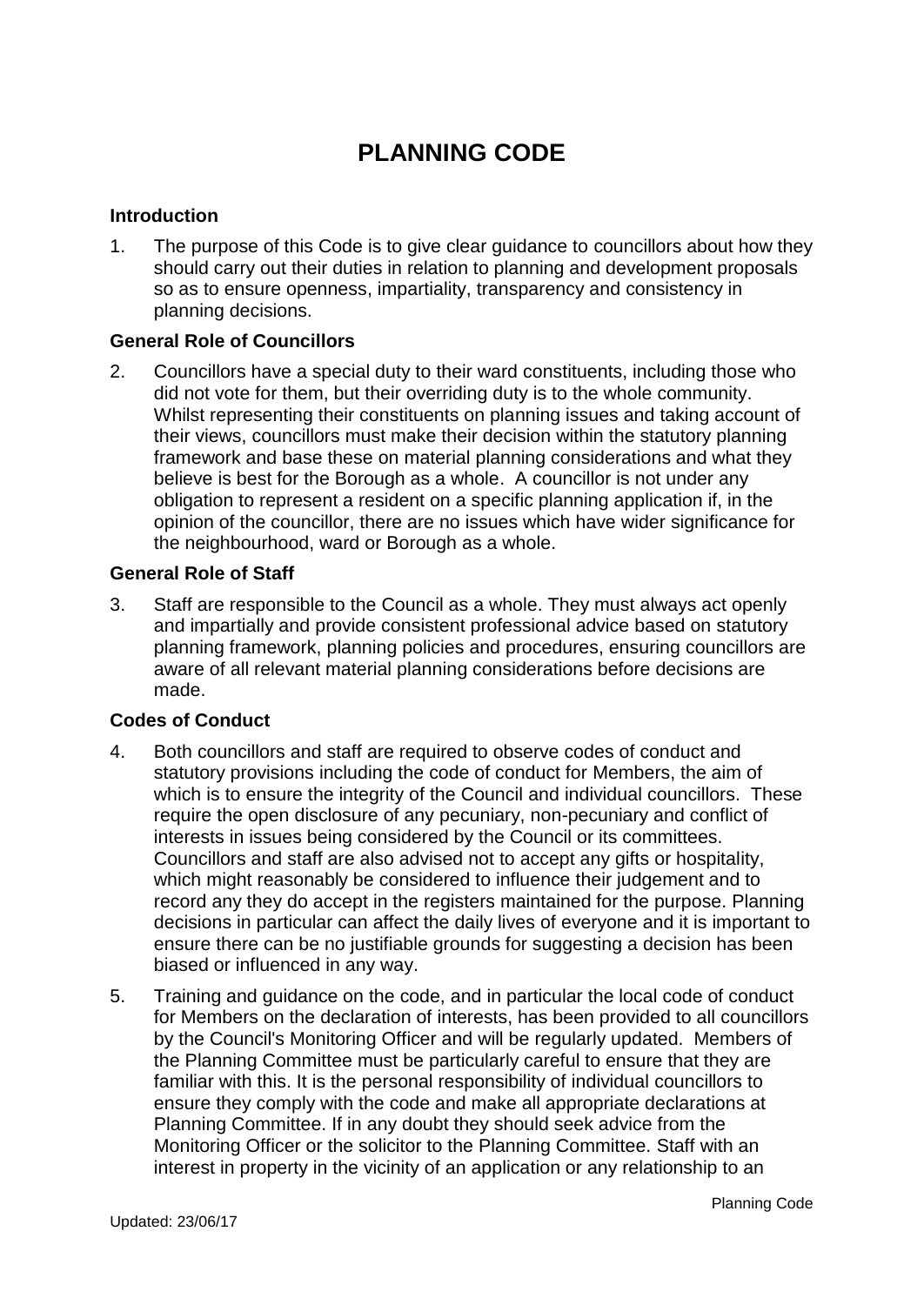applicant, should disclose this to the Planning Development Manager, who will record the interest and make appropriate arrangements for the handling and supervision of the application to avoid any perception of a conflict of interest.

# **Lobbying of and by Councillors**

- 6. Lobbying of councillors for or against proposals is a normal part of the planning process. The rules of natural justice mean that planning applications should be determined in an open and fair manner and taking account of relevant information and arguments. It is only at Planning Committee meetings that councillors will have, and be able to consider, all the relevant information and arguments about an application before making a decision.
- 7. Councillors should feel free to engage in free and frank discussion about all aspects of planning applications in advance of the Committee. Councillors may have strong views on a proposed decision, and may have expressed those views in public, and still participate in a decision. However, it is important to maintain the integrity of individual councillors and the Council as a whole that Members of the Planning Committee should:
	- a) if lobbied, explain that, whilst they can listen to what is said, they cannot indicate before the relevant Committee meeting which way they intend to vote as it would prejudice their impartiality;
	- b) preface any discussion on a planning application to make it clear from the outset that discussions are not binding and they will only be able to make a final decision at the Committee after hearing all relevant information and arguments;
	- c) declare at the Committee meeting, any meetings they have had with applicants or objectors;
	- d) advise Planning Officers of letters/personal lobbying in relation to applications so the issues raised can be taken into account in the professional advice given to the Planning Committee.
	- e) abide by the guidance in this Code with relation to site visits;
	- f) not organise support or opposition to any planning application, lobby other councillors or put pressure on staff for a particular recommendation because this might remove them from the decision making process.
- 8. Councillors are encouraged to be responsive to all residents about planning matters. Frequently, applications are daunting for residents who need advice and support about the issues which they raise. All councillors are able to have discussions with residents about planning applications even if that councillor is on Planning Committee.

# **Declarations of interest**

9. If a councillor has received legal advice with regard to a declaration: a Disclosable pecuniary interest, non-pecuniary or conflict of interest, then he / she may disclose the fact that legal advice has been given at the time when the declaration or interest is disclosed.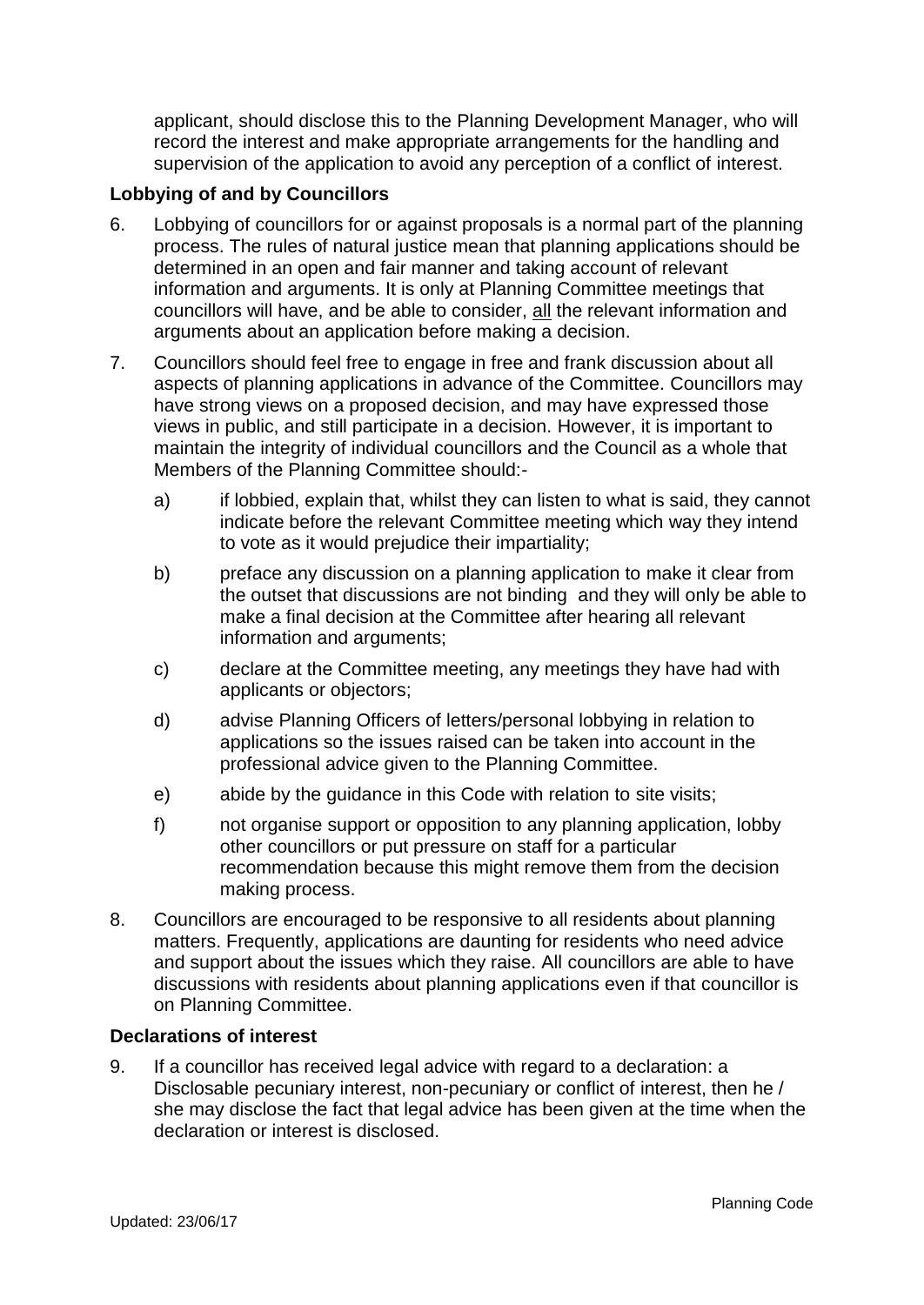# **Predetermination and Predisposition**

Predisposition

- 10. Predisposition is lawful. Councillors may have strong views on a proposed decision, and may have expressed those views in public, and still participate in a decision. The key issue is that the councillor ensures that their predisposition does not prevent them from consideration of all the other factors that are relevant to a decision, such as committee reports, supporting documents and the views of objectors. In other words, the councillor retains an "open mind".
- 11. Section 25 of the Localism Act 2011 confirms this position by providing that a decision will not be unlawful because of an allegation of bias or predetermination "just because" a councillor has done anything that would indicate what view they may take in relation to a matter relevant to a decision. However, if a councillor has done something more than indicate a view on a decision, this may be unlawful bias or predetermination so it is important that advice is sought from the Head of Corporate Governance where this may be the case.

#### Pre-determination / Bias

- 12. Predetermination and bias are unlawful and can make a decision unlawful. Predetermination means having a "closed mind". In other words, a councillor has made his/her mind up on a decision before considering or hearing all the relevant evidence.
- 13. Bias can also arise from a councillor's relationships or interests, as well as their state of mind. The Code of Conduct's requirement to declare interests and withdraw from meetings prevents most obvious forms of bias, e.g. not deciding your own planning application. However, councillors may also consider that a "non-pecuniary interest" or Conflict of Interest under the Code of Conduct also gives rise to a risk of what is called apparent bias. The legal test is: "whether the fair-minded and informed observer, having considered the facts, would conclude that there was a real possibility that the Committee was biased'. A fair minded observer takes an objective and balanced view of the situation but councillors who think that they have a relationship or interest that may raise a possibility of bias, should seek advice.
- 14. Members of the Planning Committee should bear in mind that it would not be appropriate to call-in an application, for consideration for the whole committee if they have already predetermined the matter themselves.

#### **Meetings and pre-application discussions**

- 15. Planning staff frequently hold meetings or have correspondence with applicants to give pre-application advice on their development ideas. Such advice will cover general planning policy applying to a site, technical design and other requirements and the likelihood of a development being acceptable. Such preapplication advice, however, it is given is on a confidential basis so as to encourage early contact with the Council which can assist in better planning proposals coming forward or ideas which have no hope of being acceptable in principle being abandoned at an early stage.
- 16. These meetings or exchanges of correspondence are part of the normal planning process but are, and must be clearly stated to be, without prejudice to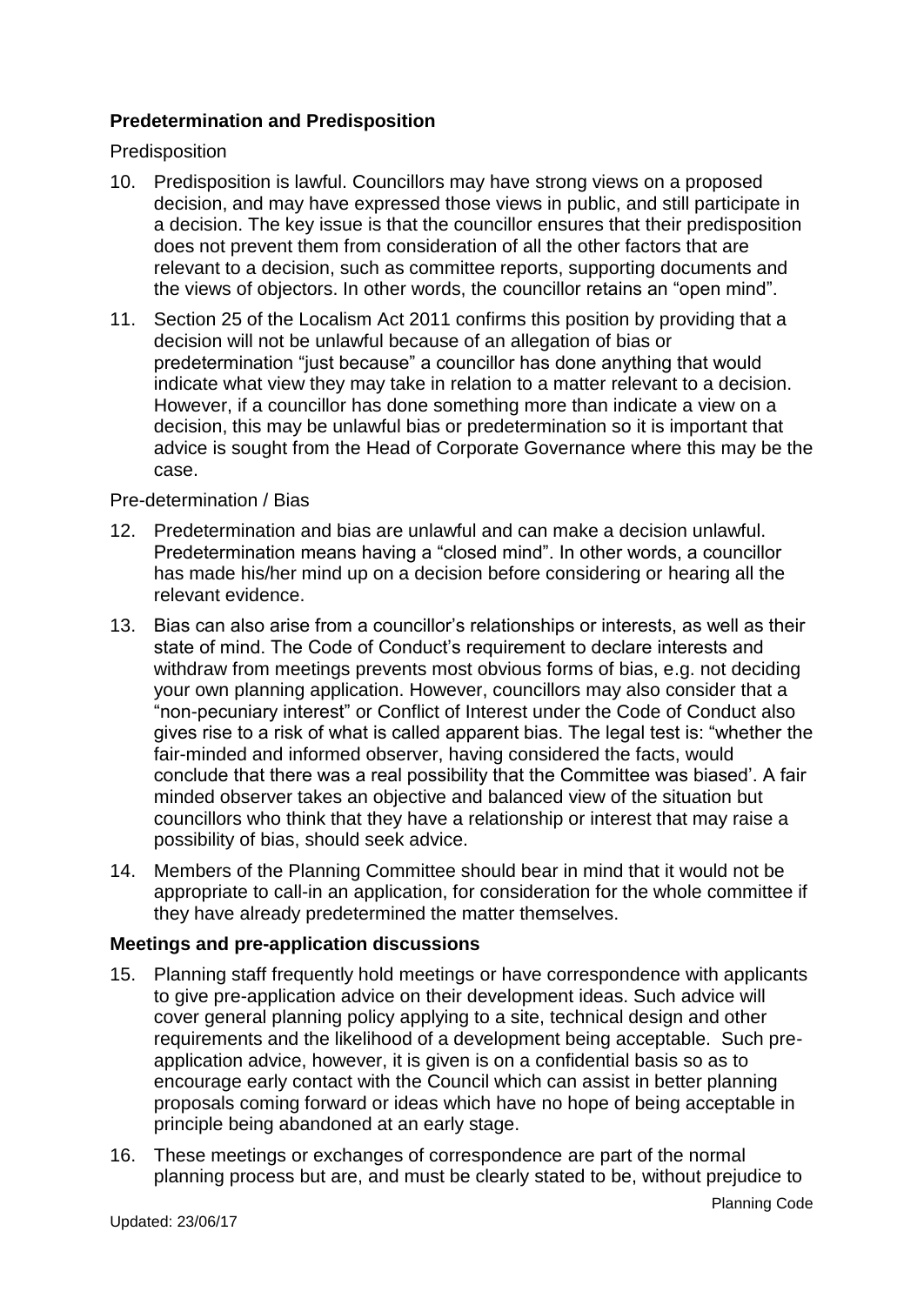the professional recommendation of Planning staff to the Committee and the decision of the Committee when all information is before it.

- 17. All applicants are encouraged to carry out pre-application consultation with neighbours to try and resolve issues at an early stage. For larger schemes this may be a more formal public consultation. Where councillors attend such preapplication consultation meetings run by the potential applicant they should abide by the guidance in this Code. The expectation is that where councillors are invited to attend that the applicant invites all Ward Councillors.
- 18. It is important that councillors do not give views to potential applicants either through pre-application consultations or other meetings that could be interpreted by them as giving planning advice and in turn taken as implied support for a proposal if those views are then followed.
- 19. If a councillor wishes to arrange a meeting with planning staff for themselves and a small number of constituents about a planning application this will be arranged at the Council Offices. If requested to do so staff will try to attend meetings arranged by councillors with their constituents away from Knowle Green provided all Ward Councillors are invited to attend.
- 20. If attending public meetings arranged by local groups about a planning proposal the principles outlined above should be followed and, councillors of the Planning Committee should try to maintain an impartial role, listening to what is said but not expressing any opinion which could be construed as a final or fixed position. Planning Officers will not normally attend public meetings unless their attendance has been agreed by the Planning Development Manager and representatives of both the applicant and objector are given the opportunity to be present. Ward Councillors and the Chairman of the Planning Committee will be advised of any public meeting in relation to a planning issue or which Planning Officers have agreed to attend.

#### **Presentations on Likely Major Development Proposals**

21. For very large complex schemes the Council may arrange appropriate presentations to Councillors by the potential applicant. This is seen as beneficial to inform councillors at an early stage and to encourage pre-application discussion and free flow of information on what are often complex issues. The Council itself will also organise presentations to keep councillors informed generally on matters which appear to have or are likely to have strategic importance for the Borough. The Planning Development Manager may also organise technical briefings on major developments at which developers may be present. At any such presentations councillors should abide by the guidance in this Code, listening to presentations, raising concerns and questions, debating the issues but not coming to fixed or final positions in advance of the full debate at Planning Committee.

#### **Site Visits**

Planning Code 22. Formal site visits by the Planning Committee are rare because of the amount of material, including plans and photographs submitted with planning applications included in the Planning Committee agenda and presented at Planning Committee. Where they do occur they must be undertaken in accordance with the guidelines attached at **Appendix 'A'**. The necessity for such a visit will be agreed between the Chairman of the Committee and the Planning Development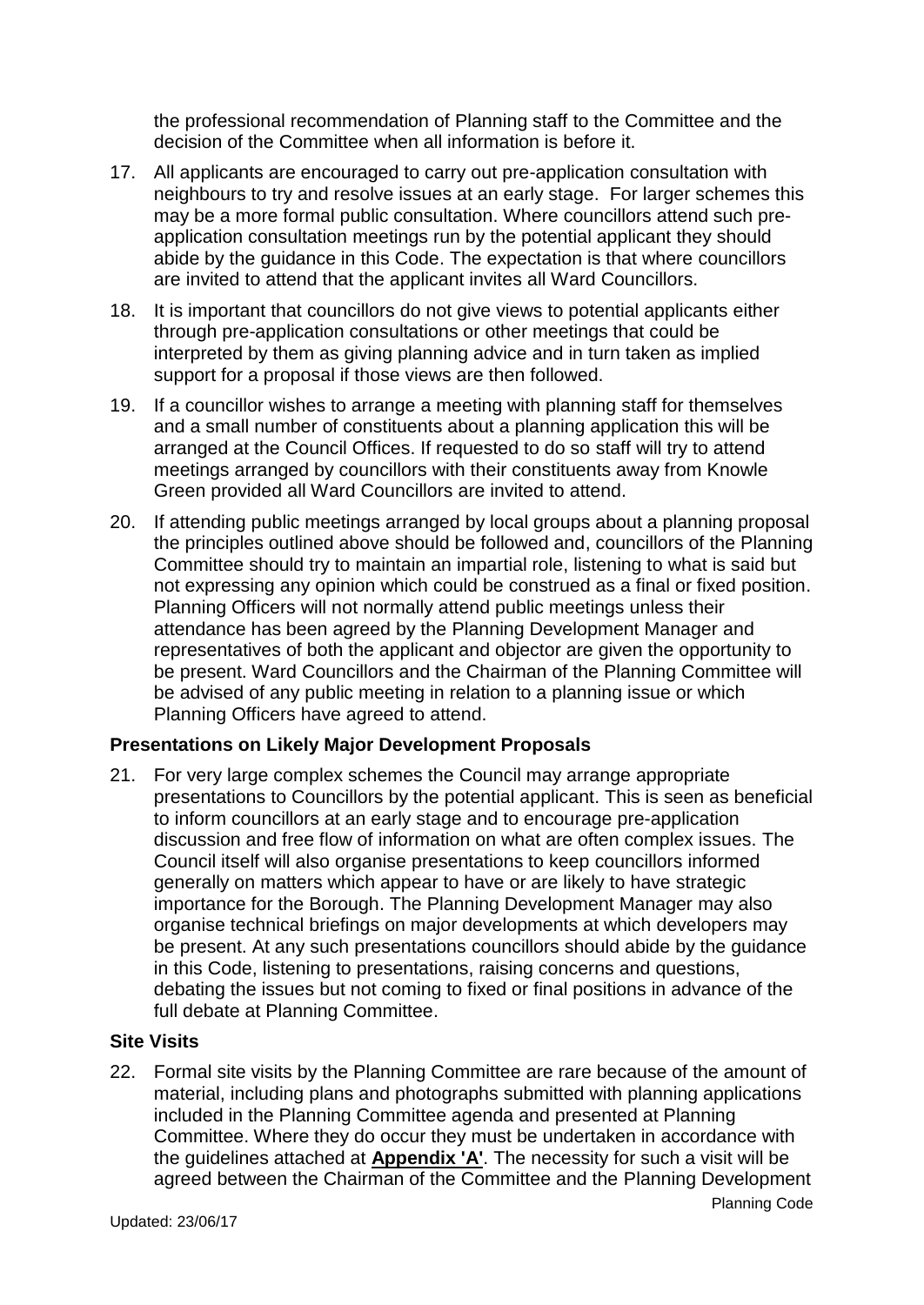Manager in advance. Ward Councillors who are not members of the Committee will be advised of any site visit and invited to attend. Members of the Planning Committee will often wish to make informal visits to an application site prior to Planning Committee to familiarise themselves with the context of the proposal. Such visits are encouraged. Please note that councillors have no right of entry to the application site. Provided that no other persons are present then councillors do not need to declare such a visit at Planning Committee. If other people are present at the site visit (e.g. applicant or objector) then councillors should have regard to the advice in paragraph 7 (lobbying) and are advised to declare such a visit at Committee before consideration of the item.

#### **Planning Officer Reports to Committee**

23. All matters requiring a decision by the Planning Committee must be the subject of a written report from Planning Officers which will give an accurate summary of all relevant planning issues. In particular it should include a clear outline of the site history, the relevant development plan policies, the response of consultees and the substance of objections. The report will include a clear recommendation with a technical appraisal justifying it. Any objections or other relevant issues arising after the report is printed will be reported verbally to the Committee at its meeting.

#### **Procedure at Committee Meetings**

- 24. Applicants and objectors will be able to address the Planning Committee in accordance with the protocol attached at **Appendix 'B'**. Further information on how to ask to speak at the Committee and the issues that can be covered are set out in the Planning pages of the Council's website.
- 25. Where there are major applications which require special consideration because of the large number of people wishing to speak, then the Chairman may, in his or her discretion, make provision for public speaking rights in excess of the usual procedure. The Chairman will be guided by the need to ensure overall fairness in the proceedings within the constraints of the time allowed in the meeting.
- 26. Where councillors who are not members of the Planning Committee have indicated to the Chairman, prior to a Committee meeting, their wish to speak on a matter in their ward being considered at the Committee, they will be entitled to speak immediately after representatives of the applicant and/or objectors have addressed the Committee. Non-members of the Committee should comply with the procedure for declaration of interests and contact with the applicant or objectors if they attend and speak at a Committee meeting in the same way as members of the Committee.

Ward Councillors may wish to address Planning Committee on:

- Applications which have caused interest amongst large numbers of residents of the Ward
- Applications which have significance for the character, facilities or environment of the Ward.

Ward Councillors should not usually seek to address Planning Committee on: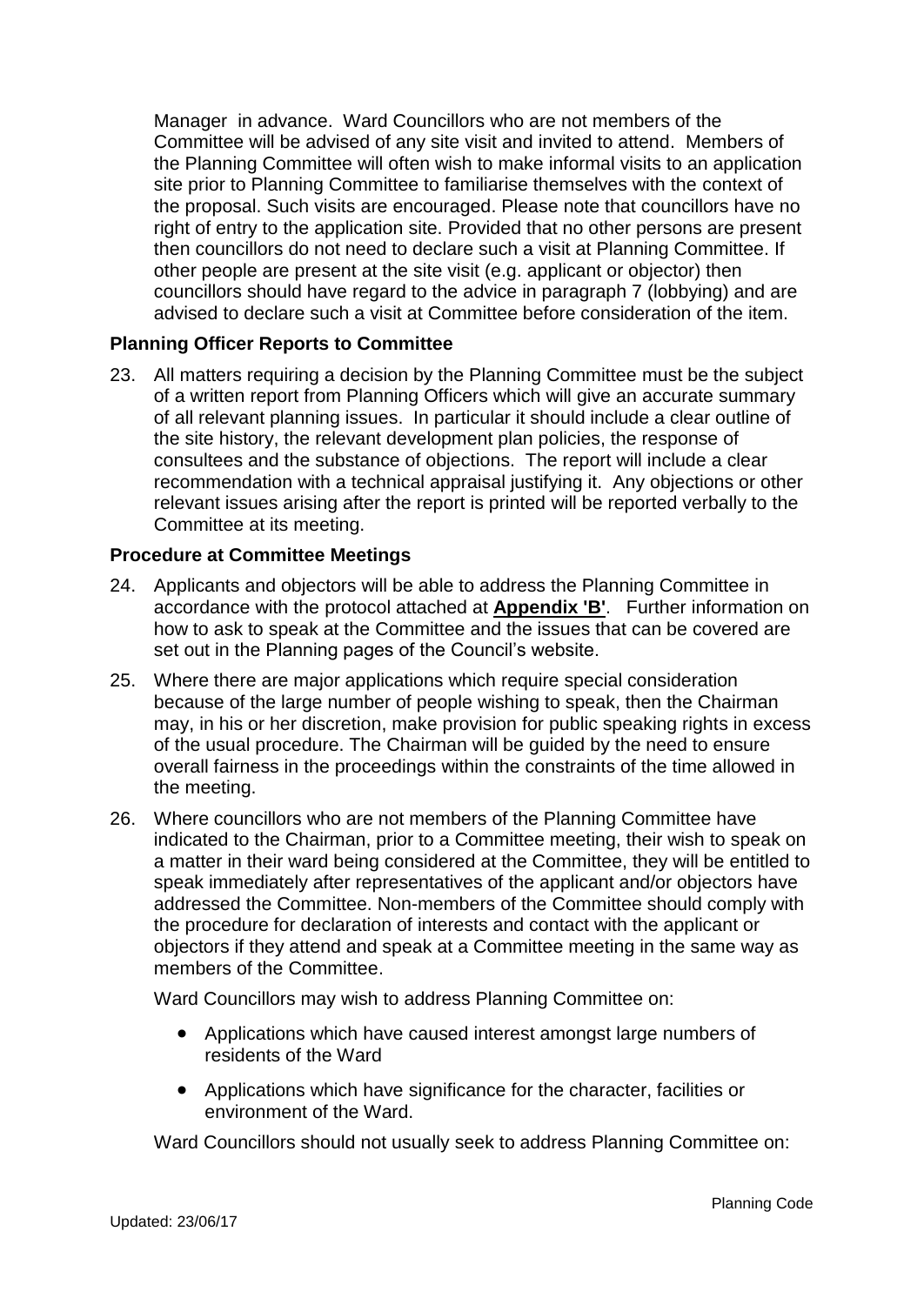- Matters which are the subject of a dispute between two residents of the **Ward**
- Matters which reflect the concerns of one resident only, unless there is some reason why the resident is not able to speak for himself at the Planning Committee.

#### **Call-in procedure**

- 27. Councillors must take the following into account before 'calling-in' a planning application for consideration by the Planning Committee:
	- a) Subject to the terms of reference of the Planning Committee and these rules a planning application other than those identified in the weekly Planning Publicity Schedule can be called in by a Councillor for determination by the Committee;
	- b) The guiding principle of 'Call-In' is that there is a wider public interest in the application being considered by the Committee
	- c) Prior to a Councillor calling in an application he/she must inspect the submitted plans and is advised to discuss the application with the relevant case/planning officer.
	- d) The 'call-in' will be activated by an email to the Planning Development Manager **and** the case officer which must give a planning reason why it should be determined by the Committee;
	- e) The email must be received by Planning Officers no later than one day after the end of the public consultation period for that application. The date of which is set out on the weekly Publicity schedule in which it was publicised.
	- f) The Committee report will identify the Councillor who called in the application along with the reason given.
	- g) Councillors who 'call-in' an application are expected to attend and speak at the Planning Committee setting out their concerns and issues. This will inform the general debate of the committee.
	- h) If Councillors are unable to attend for any reason, they should send a statement to the Chairman setting out their issues and concerns so that they can be read out at the committee meeting.
	- i) Where the councillor who 'Called-in' an application is a member of the Planning Committee, that councillor will be given 3 minutes to speak following the public speakers and may then speak again as a member of the Committee during its debate on the item.

#### **Call-over**

28. The Council will organise a meeting immediately prior to the Planning Committee (a "Call-Over") which will deal with the following administrative matters for the Committee:

> Any Ward Councillor speaking who is not a member of the Committee Public Speakers Declarations of Interests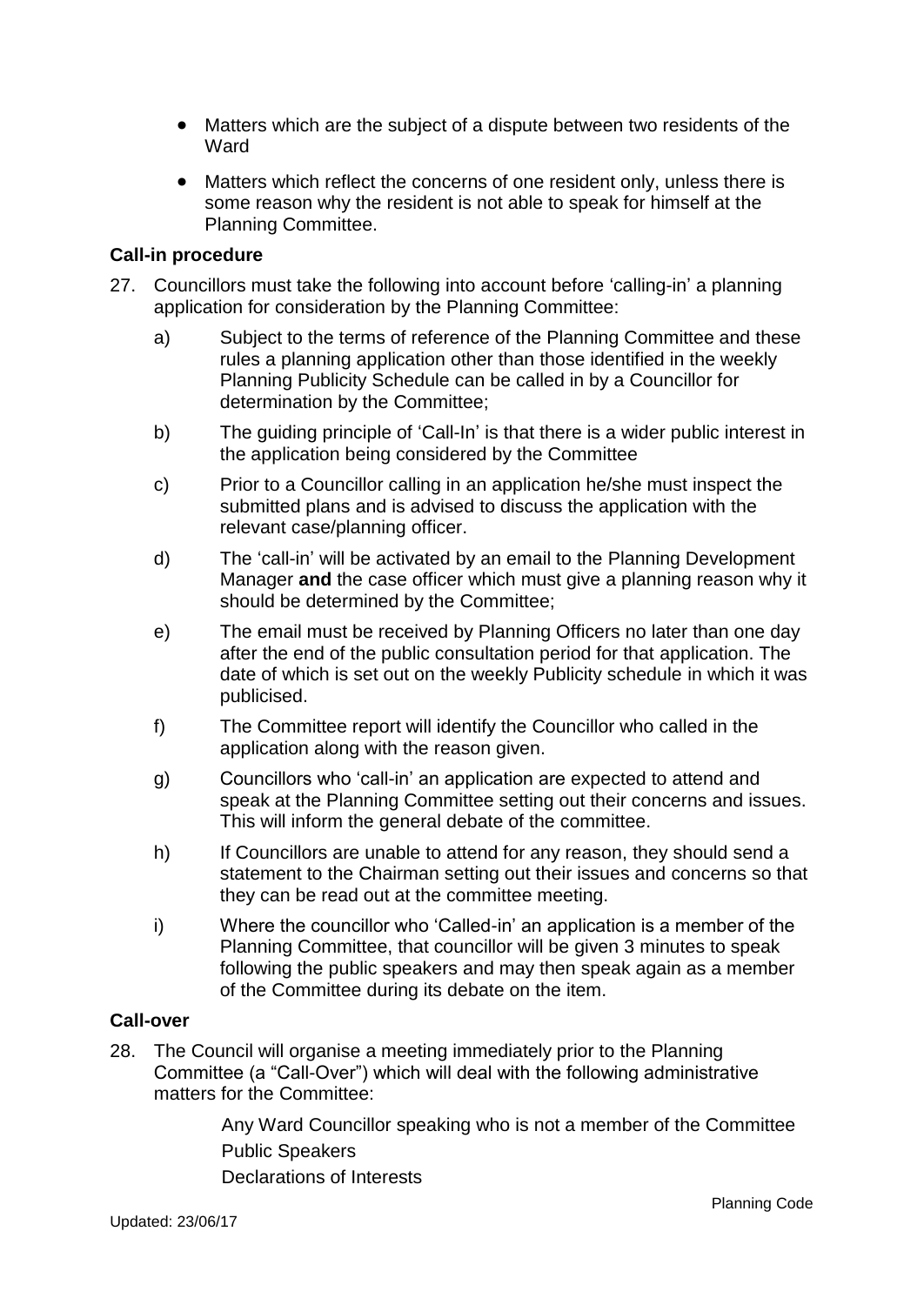Late Information **Withdrawals** Recommendations to defer

Changes to planning conditions, informatives or reasons for refusal; or any other procedural issues which in the opinion of the Chairman ought to be dealt with in advance of the meeting.

- 29. The Call-Over will be organised by staff who will be present. Unless there are exceptional circumstances, the meeting will be in the same room planned for the Committee. The Planning Committee Chairman will preside at the Call-Over. The Call-Over will take place in public and staff will advise the public of the proceedings at the meeting. Public speaking at the Call-Over either in answer to the Chairman's questions or otherwise will be at the sole discretion of the Chairman and his ruling on all administrative matters for the Committee will be final.
- 30. Councillors should not seek to discuss the merits of a planning application or any other material aspect of an application during the Call-Over.

#### **Decision Making**

- 31. A decision on a planning application cannot occur before the Committee meeting when all available information is to hand. All Councillors should bear in mind the need to keep an open mind about all the available evidence on a planning application.
- 32. Planning law requires that applications for planning permission must be determined in accordance with the development plan unless material considerations indicate otherwise. If the Planning Officer's report recommends a departure from the development plan the justification for this must be included in the report.
- 33. Decisions must be made on planning merits and the reasons for making a decision should be clear and supported by material planning considerations. The reasons for refusing an application should always be minuted as should any conditions attached to an approval.
- 34. If the Committee wishes to make a decision contrary to the Planning Officers' advice, a member of Planning staff present at the meeting should be given the opportunity to explain the implications of such a decision. If the Committee wish to refuse an application the reasons for doing so must be clear and precise and based on planning policies. Similarly any additional planning conditions must be properly justified and expressed. The decision and reasons for it as agreed by the Committee must be minuted.
- 35. Members of the Planning Committee who wish to propose an outcome against Planning Officer advice should first seek advice from the Planning Development Manager prior to the application being determined at a Planning Committee. Any motion contrary to Planning Officer advice should be formulated in writing with material planning reasons which can be handed up to the Chairman. Councillors should be prepared to explain in full their material planning reasons for not agreeing with the Planning Officer's recommendation. Councillors should not rely on staff to produce the material planning reasons for their motion at the meeting.